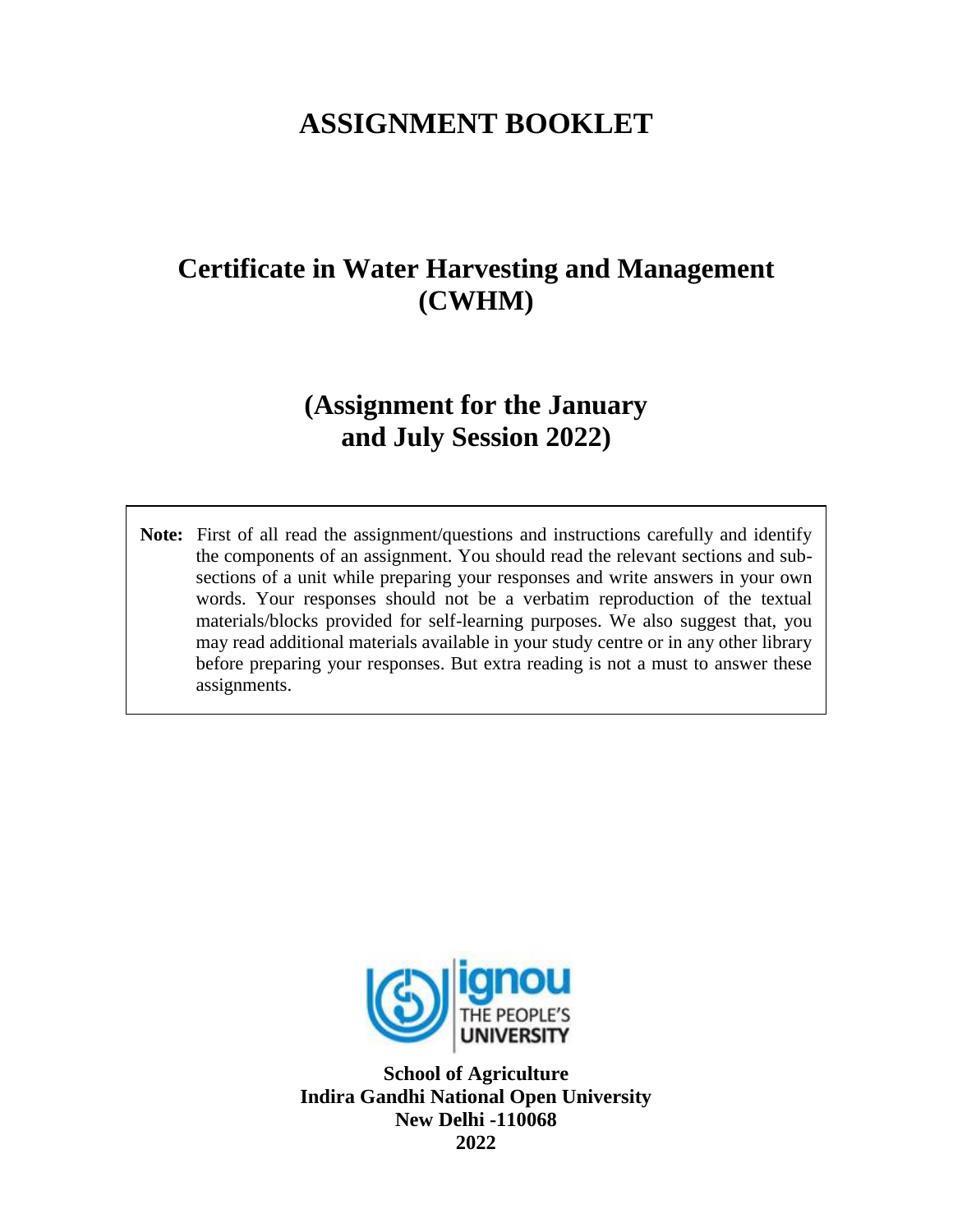Dear student,

Welcome to the Certificate in Water Harvesting and Management (CWHM) Programme.

We hope that you have gone through the Programme Guide of CWHM carefully. It is extremely important to complete the assignments within the stipulated time to be eligible to appear for the term-end examination. All the assignments of CWHM are Tutor Marked Assignments (TMAs) and are part of the continuous evaluation process.

Before you write the assignments, read the instructions provided in the Programme Guide carefully and go through the course materials. If you have any doubts or problems pertaining to the courses and assignments, do feel free to contact us at the School of Agriculture.

You are requested to go through the course material first and then complete the assignments. Your answers should not be a verbatim reproduction of the textual materials/blocks provided for self-learning purposes. On top of the first page of your answer sheet, please write the details exactly in the following format.

| (Name and Code) |  |
|-----------------|--|

**Please submit your assignments at the Study Centre allotted to you before the due date as mentioned below:**

|                | Course Code   Last Date for January 2022 Session   Last Date for July 2022 Session |                              |
|----------------|------------------------------------------------------------------------------------|------------------------------|
| $ONR-001$      | 28 <sup>th</sup> February 2022                                                     | $15^{\text{th}}$ August 2022 |
| <b>ONR-002</b> | $15th$ March 2022                                                                  | $30th$ August 2022           |
| $ONR-003$      | $25th$ March 2022                                                                  | $25th$ September 2022        |

We suggest that you should retain a copy of your assignment responses.

Happy Learning! Wish you all good luck for successful completion of the programme.

**Note:** Minimum 35% marks in Continuous Assessment i.e., each assignment in each course is required for completion of a course for CWHM programme.

> *School of Agriculture Indira Gandhi National Open University, Maidan Garhi, New Delhi-110068, India.*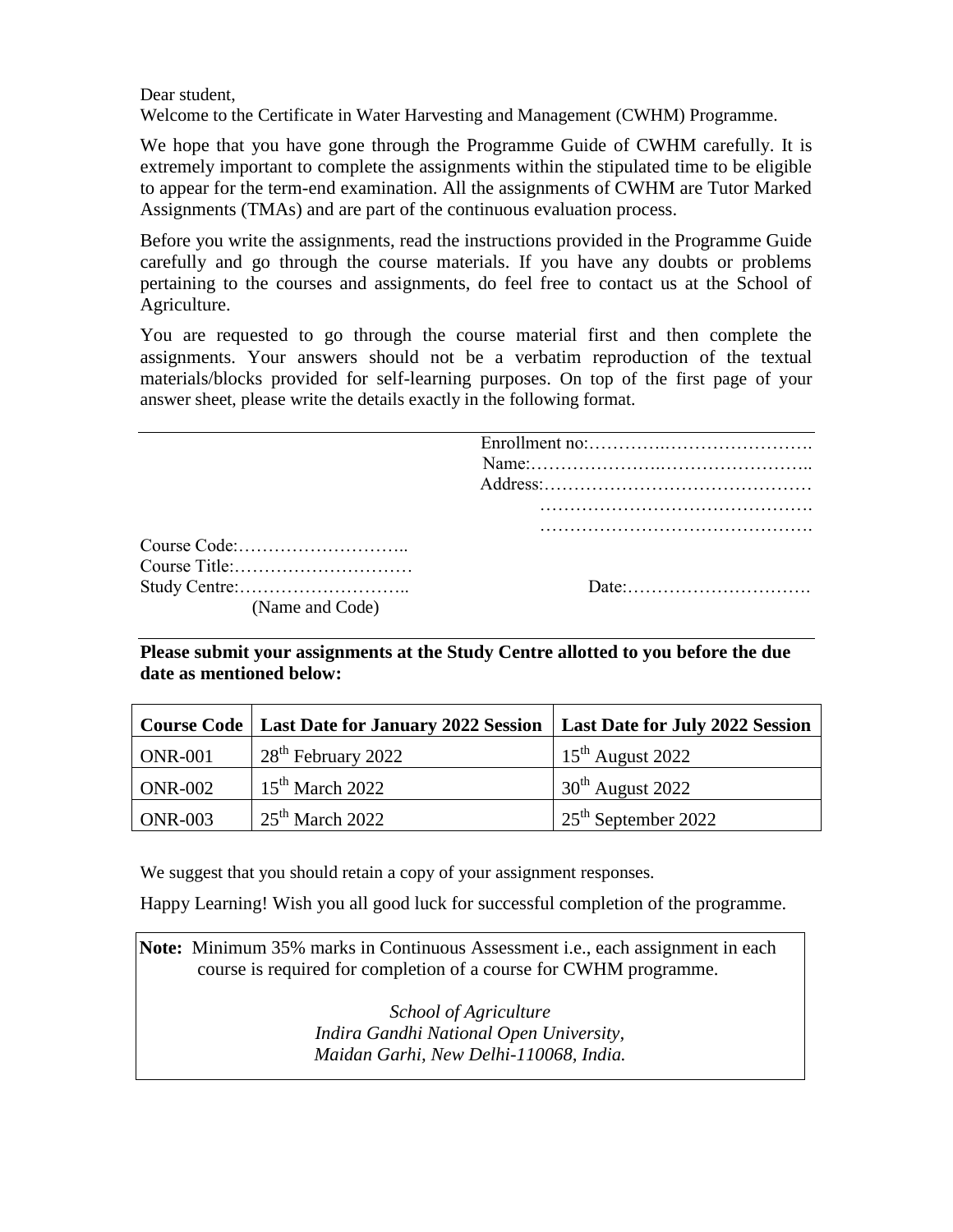#### **Course Title: Introduction to Water Harvesting Course Code: ONR-001**

**Maximum marks: 50**

#### **Answer the following questions. All questions carry equal marks.**

| 1. | (a) Define rainwater harvesting. Explain why rainwater harvesting is<br>important in major cities of the country?                                  | 5 |
|----|----------------------------------------------------------------------------------------------------------------------------------------------------|---|
|    | Describe the role of groundwater in Irrigation.<br>(b)                                                                                             | 5 |
| 2. | (a) Rainwater harvesting was practiced in ancient time, discuss with<br>suitable examples.                                                         | 5 |
|    | (b) Visit a nearby river and observe the colour of water at different places in<br>the river and compare it with the water available at your home. | 5 |
| 3. | (a) Write advantages and limitations of the roof top rainwater harvesting.                                                                         | 5 |
|    | (b) Describe the main step different state governments have taken for<br>enforcing rainwater harvesting?                                           | 5 |
| 4. | (a) Discuss the important functions of Project Implementing Agency.                                                                                | 5 |
|    | (b) What is integrated watershed management? Describe how it is<br>important in sustaining livelihood of rural people?                             | 5 |
| 5. | (a) What is WDT? Explain its functions.                                                                                                            | 5 |
|    | (b) What is water pollution? Differentiate between groundwater and<br>surface water pollution.                                                     | 5 |

#### **Course Title: Basics of Hydrology Course Code: ONR-002**

#### **Maximum marks: 50**

#### **Answer the following questions. All questions carry equal marks.**

| 1. | (a) Describe the rainfall intensity-duration-frequency relationship. Write its<br>importance?                                                                                                                                     | 5 |
|----|-----------------------------------------------------------------------------------------------------------------------------------------------------------------------------------------------------------------------------------|---|
|    | (b) Define runoff. How weather conditions affect the runoff, discuss?                                                                                                                                                             | 5 |
| 2. | (a) Explain the curve number method of direct runoff estimation. Compute<br>potential maximum retention if curve number (CN) is 80.                                                                                               | 5 |
|    | (b) Describe the arithmetic mean method for estimation for missing rainfall<br>data.                                                                                                                                              | 5 |
| 3. | What is water budget? Write mathematical equation of water balance<br>(a)<br>and define its different terms.                                                                                                                      | 5 |
|    | Explain velocity area method of runoff measurement.<br>(b)                                                                                                                                                                        | 5 |
| 4. | (a) Explain physical and chemical characteristics of water quality.                                                                                                                                                               | 5 |
|    | (b) Describe Normal Ratio Method for estimation of missing rainfall data.<br>The normal annual rainfall at station A, B, C and D in a catchment $770$ ,<br>621, 530 and 474 mm respectively during the year 2019. The station $C$ | 5 |